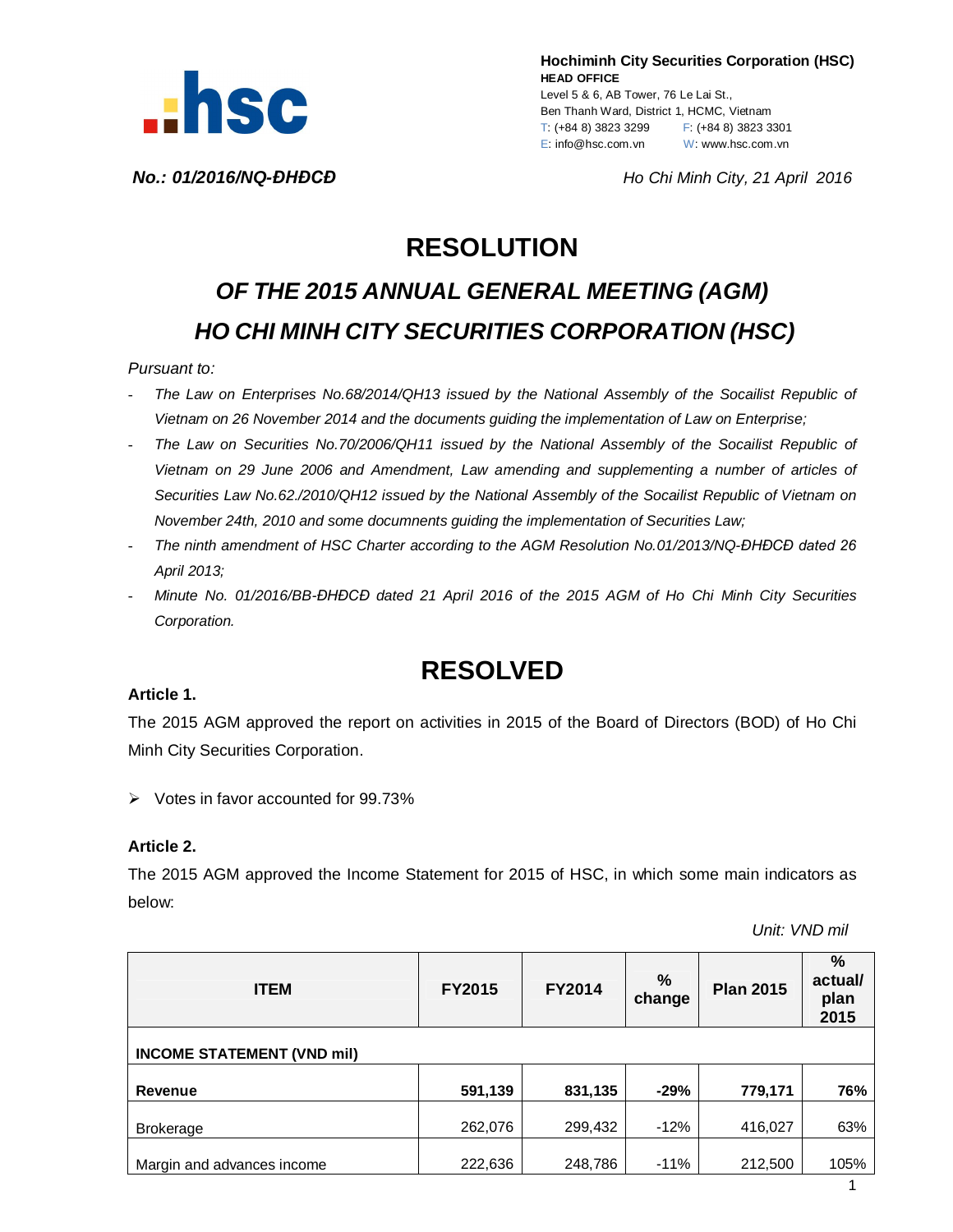| <b>ITEM</b>                                    | FY2015        | FY2014      | $\frac{0}{0}$<br>change | <b>Plan 2015</b> | $\frac{0}{0}$<br>actual/<br>plan<br>2015 |  |  |  |
|------------------------------------------------|---------------|-------------|-------------------------|------------------|------------------------------------------|--|--|--|
| Proprietary investment                         | 34,666        | 194,425     | $-82%$                  | 65,742           | 53%                                      |  |  |  |
| Interest income                                | 54,719        | 67,241      | $-19%$                  | 52,395           | 104%                                     |  |  |  |
| Corporate finance                              | 11,155        | 12,362      | $-10%$                  | 25,707           | 43%                                      |  |  |  |
| Other revenues                                 | 5,887         | 8,889       | $-34%$                  | 6,800            | 87%                                      |  |  |  |
| <b>Operating expenses</b>                      | 319,667       | 349,692     | -9%                     | 363,520          | 88%                                      |  |  |  |
| Other profit                                   | 28            | 4           | 582%                    |                  |                                          |  |  |  |
| <b>Profit before tax</b>                       | 271,500       | 481,447     | $-44%$                  | 415,651          | 65%                                      |  |  |  |
| Profit after tax                               | 213,310       | 376,152     | -43%                    | 324,208          | 66%                                      |  |  |  |
| <b>BALANCE SHEET AT THE YEAR END (VND mil)</b> |               |             |                         |                  |                                          |  |  |  |
| Total asset                                    | 3,596,583     | 4,069,804   | $-12%$                  | 3604,708         | 100%                                     |  |  |  |
| Owners' equity                                 | 2,279,549     | 2,358,231   | $-3%$                   | 2,407,569        | 95%                                      |  |  |  |
| <b>FINANCIAL INDICATORS</b>                    |               |             |                         |                  |                                          |  |  |  |
| Return on average assets (ROAA)                | 5.6%          | 10.5%       |                         | 8.7%             |                                          |  |  |  |
| Return on average equity (ROAE)                | 9.2%          | 16.3%       |                         | 13.7%            |                                          |  |  |  |
| <b>EQUITY'S VALUE</b>                          |               |             |                         |                  |                                          |  |  |  |
| Number of outstanding shares                   | 127, 185, 417 | 127,229,583 |                         | 127,229,583      |                                          |  |  |  |
| Earnings per share EPS - VND                   | 1,677         | 2,794       | $-40%$                  | 2,548            | 66%                                      |  |  |  |
| Book value per share - VND                     | 17,923        | 18,535      | $-3%$                   | 18,923           | 95%                                      |  |  |  |
| Dividend                                       | $1,430$ (*)   | 2,100       | 40%                     | N/A              | N/A                                      |  |  |  |
| Market price at balance sheet date - VND       | 30,800        | 31,200      | $-1\%$                  | N/A              | N/A                                      |  |  |  |
| $P/E$ (time)                                   | 18,4          | 11,2        | 64%                     | N/A              | N/A                                      |  |  |  |

 $\triangleright$  Votes in favor accounted for 99.72%

#### **Article 3.**

The 2015 AGM approved the business plan for 2016 of HSC with the following assumptions:

- The average trading value of the whole market will be VND3,000 bil/day, an increase of 17% as compared with 2015;
- HSC's brokerage market share in 2016 will be 11.8%. The brokerage market share of individual clients will be 8.0% and of institutional clients will be 3.8%;
- Average margin debt balance will be VND2,200 bil and average interest rate for margin lending will be 13% per annum (VND1,630 bil and 13.5% in 2015);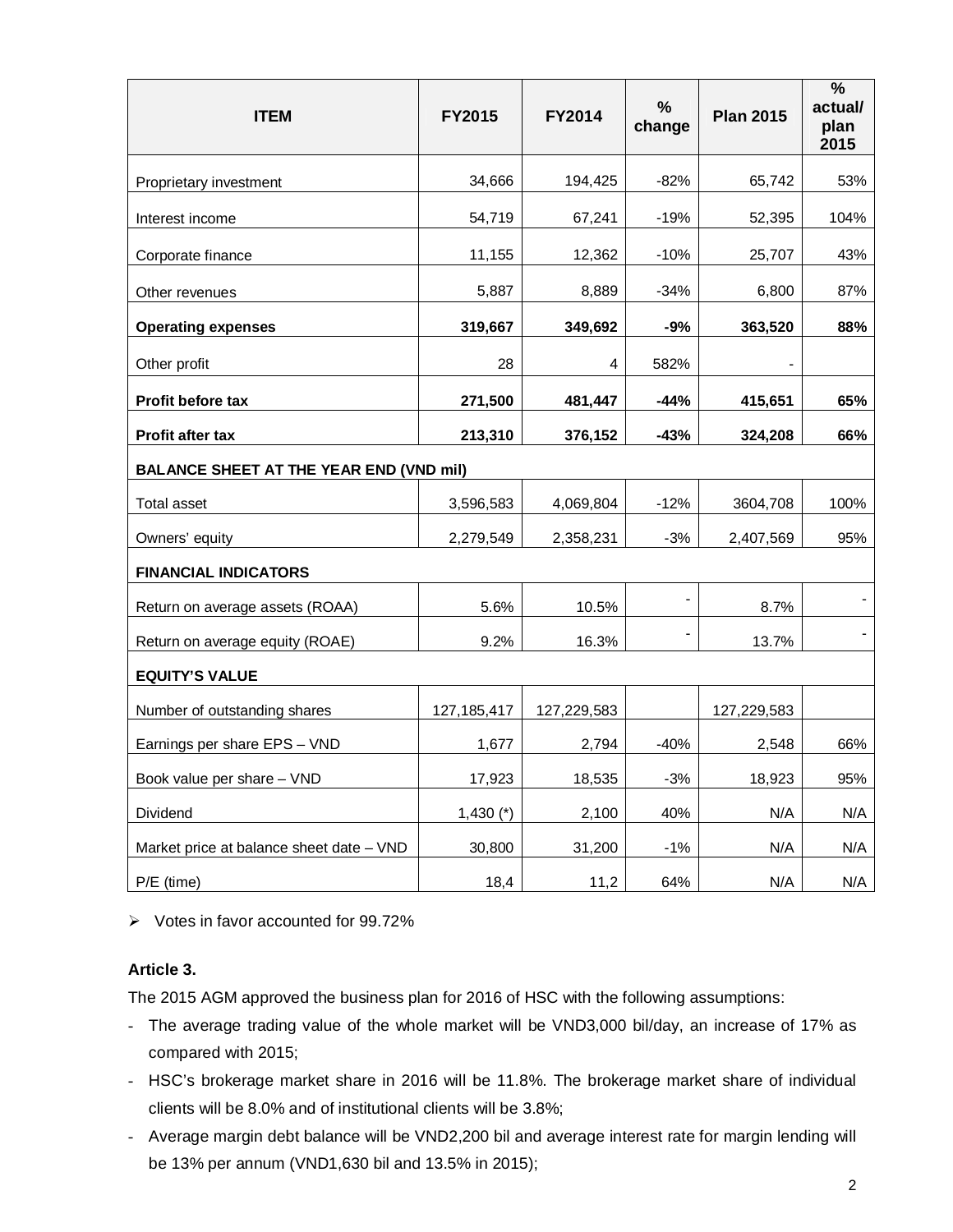- Average interest rate will be 4.9% per annum,

The target of HSC market share is about 11.8%.

| <b>Brokerage market share</b>                                   | <b>Plan 2016</b> | <b>FY2015</b> | % change/<br><b>FY2015</b> | Q1/2016 |
|-----------------------------------------------------------------|------------------|---------------|----------------------------|---------|
| <b>Client Division</b>                                          |                  |               |                            |         |
| Individual Clients/Market                                       | 8.0%             | 6.9%          | $1.1\%$                    | 6,6%    |
| Institutional Clients/Market                                    | 3.8%             | 3.4%          | 0.4%                       | 5,0%    |
| Principal Investment/Market                                     | N/A              | 0.1%          | N/A                        | 0,1%    |
| <b>HSC total market share</b>                                   | 11.8%            | 10.4%         | 1.4%                       | 11,7%   |
| <b>Client Type</b>                                              |                  |               |                            |         |
| HSC Individual Clients/ Individual Clients<br>of market         | 10.8%            | 8.9%          | 1.9%                       | 9,3%    |
| HSC Foreign Institutional Clients/ Foreign<br>Clients of market | 28.0%            | 27.9          | 0.1%                       | 33,0%   |

The financial indicators in the business plan for 2015 of the Company as follow:

 *Unit: VND mil*

| <b>ITEM</b>                     | <b>Plan 2016</b> | <b>FY2015</b> | %change/<br>actual 2015 |
|---------------------------------|------------------|---------------|-------------------------|
| <b>REVENUE</b>                  | 734,593          | 591,139       | 24%                     |
| <b>Brokerage</b>                | 347,573          | 262,076       | 33%                     |
| Margin and advances income      | 286,000          | 222,636       | 28%                     |
| Proprietary investment          | 25,293           | 34,666        | $-27%$                  |
| Interest income                 | 34,947           | 54,719        | $-36%$                  |
| Corporate finance               | 35,580           | 11,515        | 209%                    |
| Other revenues                  | 5,200            | 5,527         | -6%                     |
| <b>TOTAL OPERATING EXPENSE</b>  | 358,636          | 319,667       | 12%                     |
| <b>PROFIT BEFORE TAX</b>        | 376,357          | 271,500       | 39%                     |
| <b>Corporation income tax</b>   | 75,271           | 58,190        | 29%                     |
| PROFIT AFTER TAX                | 301,086          | 213,310       | 41%                     |
| Return on average equity (ROAE) | 12.6%            | 9.2%          |                         |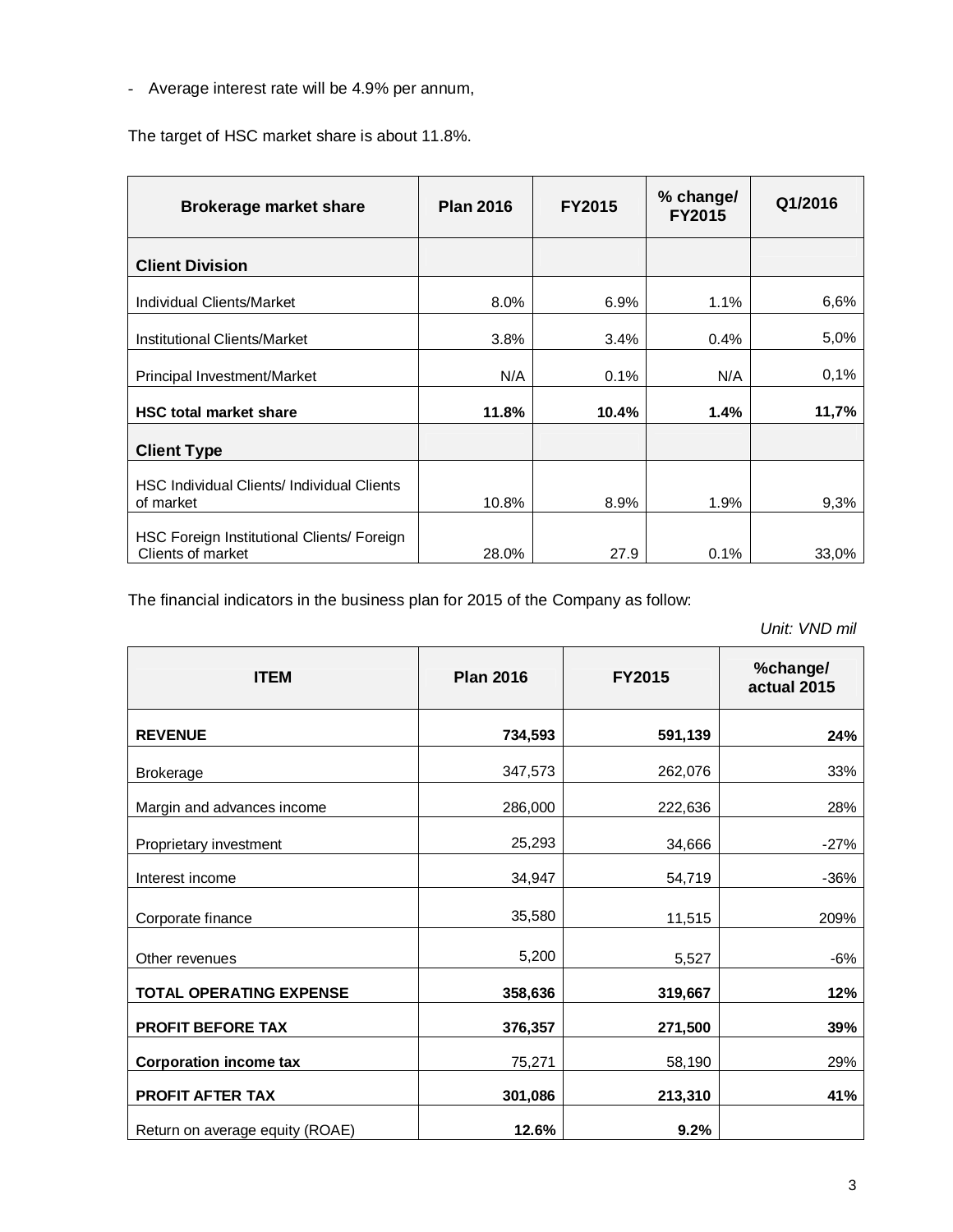$\triangleright$  Votes in favor accounted for 99.72%

#### **Article 4.**

The 2015 AGM approved the report on the Company's operations in 2015 of the Board of Supervision.

 $\triangleright$  Votes in favor accounted for 99.73%

#### **Article 5.**

The 2015 AGM approved the Financial Statements for the year 2015 including:

- Report of the Board of Managers;
- Independent Auditors' Report;
- Balance sheet as at 31 December 2015;
- Income Statement for the year ended 31 December 2015;
- Cash flow statement;
- Statement of changes in equity;
- Notes to the financial statements,

In which:

Some key items in the Financial Statements for the fiscal year 2015 of HSC as below:

*Unit: Vietnam dong*

| No. | <b>Items</b>      | <b>Performance of Y2015</b> | <b>Performance of Y2014</b> |  |
|-----|-------------------|-----------------------------|-----------------------------|--|
|     | Total assets      | 3,596,583,428,164           | 4,069,804,065,228           |  |
| 2   | Net revenue       | 591,138,977,810             | 831,135,291,006             |  |
| 3   | Profit before tax | 271,500,191,481             | 481,447,406,089             |  |
| 4   | Profit after tax  | 213,310,100,261             | 376,152,047,249             |  |

 $\triangleright$  Votes in favor accounted for 99.73%

#### **Article 6.**

The 2015 AGM approved the final cash dividend of 2015 as below:

- Dividend pay-out rate: 9.3% of par value (*equivalent to VND 930 per share*)
- Payment method: In cash
- Implementation time:
	- **Expected record date: 06 May 2016**
	- Expected payment date: 27 May 2016
- Personal income tax (PIT): The AGM authorizes the BOD to deduct the PIT of the shareholders for the dividend income, and on behalf of the shareholders, HSC will pay their deducted PIT to the Tax authority in accordance with the law regulations.
- $\triangleright$  Votes in favor accounted for 68.03%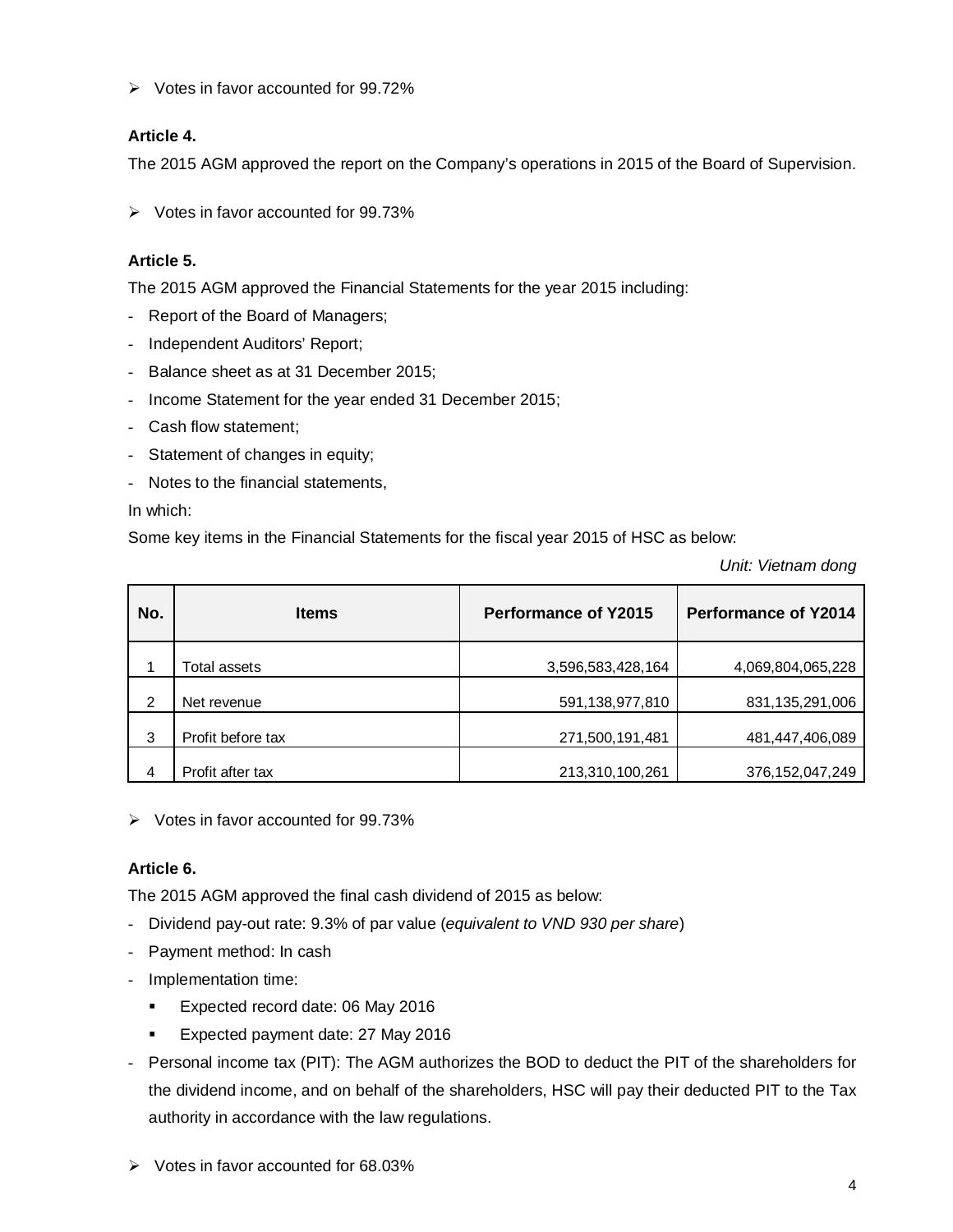#### **Article 7.**

The 2015 AGM approved the dividend plan for 2016 of HSC as below:

- Dividend pay-out rate: Based on the Company's actual business result at the dividend payment time, the AGM authorizes the BOD to decide the 2016 dividend rate of 12% of the par value (*equivalent to VND1.200 per share*)
- Payment method: In cash
- Implementation time: The AGM authorizes the BOD to choose the suitable date to pay the 2016 dividend.
- Personal income tax (PIT): The AGM authorizes the BOD to deduct the PIT of the shareholders for the dividend income, and on behalf of the shareholders, HSC will pay their deducted PIT to the Tax authority in accordance with the law regulations.
- $\triangleright$  Votes in favor accounted for 99.69%

#### **Article 8.**

The 2015 AGM approved the 2015 profit distribution plan of HSC. The details as follow:

 *Unit: VND*

|                |                                                                                 |                                              | <b>PERFORMANCE Y2015</b> | <b>PERFORMANCE Y2014</b>         |                     |
|----------------|---------------------------------------------------------------------------------|----------------------------------------------|--------------------------|----------------------------------|---------------------|
| <b>No</b>      | <b>ITEMS</b>                                                                    | $\overline{\%}$ of<br>profit<br>after<br>tax | <b>AMOUNT (VND)</b>      | $%$ of<br>profit<br>after<br>tax | <b>AMOUNT (VND)</b> |
| L              | <b>PROFIT BEFORE TAX</b>                                                        |                                              | 271,500,191,481          |                                  | 481,447,406,089     |
| $\mathbf{I}$   | <b>PROFIT AFTER TAX</b>                                                         | 100%                                         | 213,310,100,261          | 100%                             | 376, 152, 047, 249  |
| III            | <b>PROPOSED PROFIT AFTER TAX</b><br><b>DISTRIBUTION</b>                         | 99.99%                                       | 213,298,078,178          | 87.51%                           | 329,185,589,696     |
| 1              | Appropriation to Equity Funds                                                   | 13.50%                                       | 28,796,863,535           | 15.50%                           | 58,303,567,324      |
|                | Supplementary capital reserve                                                   | 5.00%                                        | 10,665,505,013           | 5.00%                            | 18,807,602,362      |
|                | Compulsory reserve fund                                                         | 5.00%                                        | 10,665,505,013           | 5.00%                            | 18,807,602,362      |
|                | Welfare and reward fund                                                         | 3.50%                                        | 7,465,853,509            | 5.50%                            | 20,688,362,599      |
| $\overline{2}$ | Cash dividend payment                                                           | 85.29%                                       | 181,941,493,440          | 71.01%                           | 267,120,501,900     |
|                | Interim devidend (5% of per value)                                              | 29.81%                                       | 63,592,708,500           | 16.91%                           | 63,614,791,500      |
|                | Proposed final devidend (9,3% of per value)                                     | 55.48%                                       | 118, 348, 784, 940       | 54.10%                           | 203,505,710,400     |
| 3              | Remuneration and budget for the Board of<br>Directors and the Supervisory Board | 1.20%                                        | 2,559,721,203            | 1.00%                            | 3,761,520,472       |
| IV             | <b>RETAINED PROFIT</b><br>$(IV)=(II)-(III)$                                     | 0.01%                                        | 12,022,083               | 12.49%                           | 46,966,457,553      |
| V              | <b>RETAINED PROFITS OF AT THE</b><br><b>BEGINNING OF THE YEAR</b>               |                                              | 361,488,336,029          |                                  | 314,521,878,476     |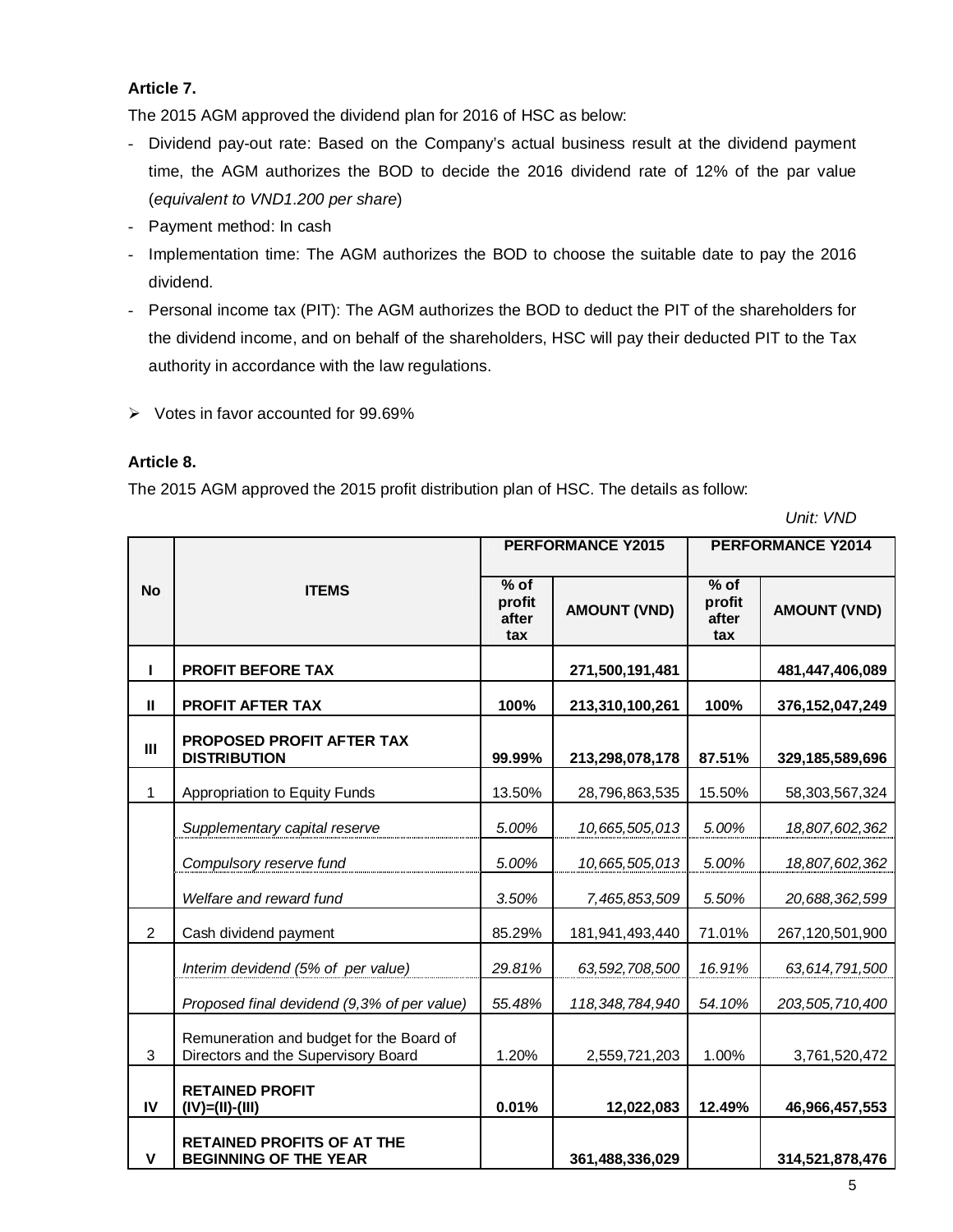|           |                                                                              |                                  | <b>PERFORMANCE Y2015</b> | <b>PERFORMANCE Y2014</b>       |                     |
|-----------|------------------------------------------------------------------------------|----------------------------------|--------------------------|--------------------------------|---------------------|
| <b>No</b> | <b>ITEMS</b>                                                                 | $%$ of<br>profit<br>after<br>tax | <b>AMOUNT (VND)</b>      | % of<br>profit<br>after<br>tax | <b>AMOUNT (VND)</b> |
| VI        | <b>TOTAL RETAINED EARNINGS AT THE</b><br>END OF THE YEAR $(VI) = (IV) + (V)$ |                                  | 361,500,358,111          |                                | 361,488,336,029     |

 $\triangleright$  Votes in favor accounted for 99.74%

#### **Article 9.**

The 2015 AGM approved the authorization to the BOD to appoint one of the Big 4 independent audit firms, approved by the State Securities Commission of Vietnam (SSC) of auditing issuing organization, listed and securities trading companies, to audit the Financial Statements for the year 2016 and review the quarterly Financial Statements of HSC in accordance with the law regulations. List of 4 audit firms:

- 1. Ernst & Young Vietnam Co., Ltd.
- 2. KPMG Vietnam Co., Ltd.
- 3. Price Waterhouse Coopers Vietnam Co., Ltd
- 4. Deloitte Vietnam Co., Ltd
- $\triangleright$  Votes in favor accounted for 99.73%

#### **Article 10.**

The 2015 AGM approved:

- 1. HSC to become a derivative trading organization and derivative service provider in the derivatives market, details as follows:
	- (i) The trading member
	- (ii) Business registration for derivative consultancy, derivative brokerage and derivative dealing
	- (iii) Business registration for supply of derivative transaction clearing and settlement service
	- (iv) The market making member
- 2. The 2015 AGM approved the authorization to the BOD to complete the lawful applications sending to the competent agencies, as follows:
	- (i) The Application for Certificate of eligibility for derivative trading
	- (ii) The Application for Certificate of eligibility for supply of derivative clearing and settlement service
	- (iii) The market making contract
- 3. The 2015 AGM approved the authorization to the BOD to amend and supplement the HSC Charter with regulations on derivative trading after Certificate of eligibility for derivative trading and Certificate of eligibility for supply of derivative clearing and settlement service to be granted by the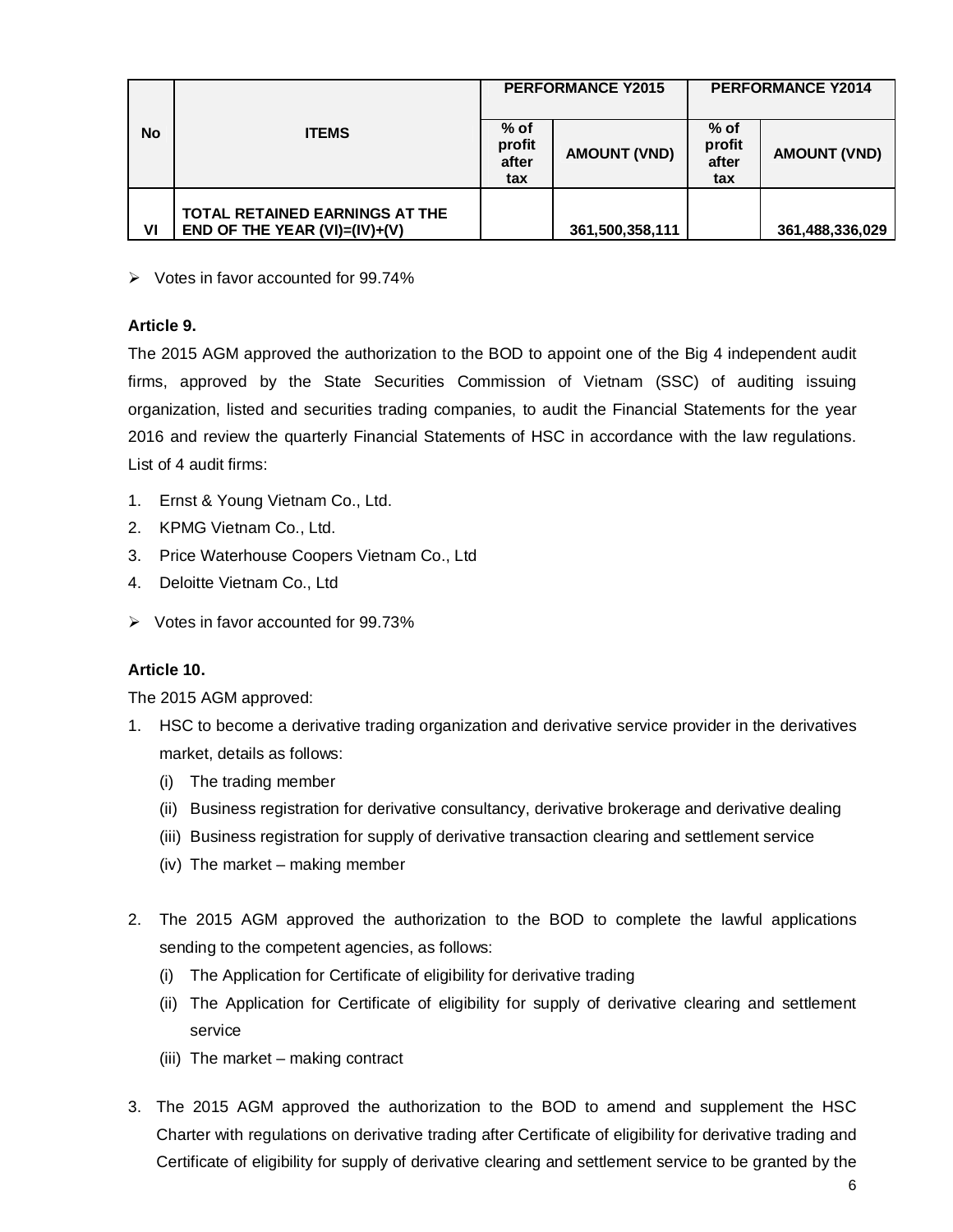State Securities Committee of Vietnam as well as the Market – making Contract to be signed between HSC and the Stock Exchange.

 $\triangleright$  Votes in favor accounted for 99.75%

#### **Article 11.**

The 2015 AGM approved the Employee Stock Ownership Plan for the year 2016 (ESOP 2016). The details as below:

- 1. Name of securities : Share of HoChiminh City Securities Corporation (HCM)
- 2. Stock type: Ordinary share
- 3. Par value: VND10,000 /Share
- 4. Total number of issued shares: 127,256,758 shares
- 5. Number of outstanding shares: 127,185,395 shares
- 6. Number of treasury shares: 71,363 shares (*at 31 March 2016*)
- 7. Estimated number of issued shares: 2,500,000 shares
- 8. Issue price: VND18,000 /Share
- 9. Total value of issuance at par: VND 25,000,000,000
- 10. Total value of issuance: VND45,000,000,000
- 11. Issue ratio: 1,96%
- 12. Sources of capital to issue: The Company 's Welfare and Reward Fund at 30 June 2016 and the employees' paymnet

In which:

- Total value of the Welfare and Reward Fund: VND14,000,000,000
- Total value of the employees' payment: VND31,000,000,000
- 13. Applicable employees: Company's management employees
- 14. Limited ownership ratio of the foreign employees: 49%
- 15. Transfer restriciton: Shares issued to the Company employees shall be restricted in accordance with the Rules - Policies on Employee Share Ownership Plan 2016 adopted by the Board of Directors of Ho Chi Minh City Securities Corporation.
- 16. Transfer ratio and time frame:
	- At the end of the first year (12 months after the completed issuance of ESOP 2016 ) , the employees shall only be allowed to transfer up to 40% of the total Issued and Transferred Shares.
	- At the end of the second year (24 months after the completed issuance of ESOP 2016 ) , the employees shall only be allowed to transfer up to 30% of the total Issued and Transferred Shares.
	- At the end of the third year (36 months after the completed issuance of ESOP 2016 ) , the employees shall be allowed to transfer up to 30% all of the remaining Issued and Transferred Shares.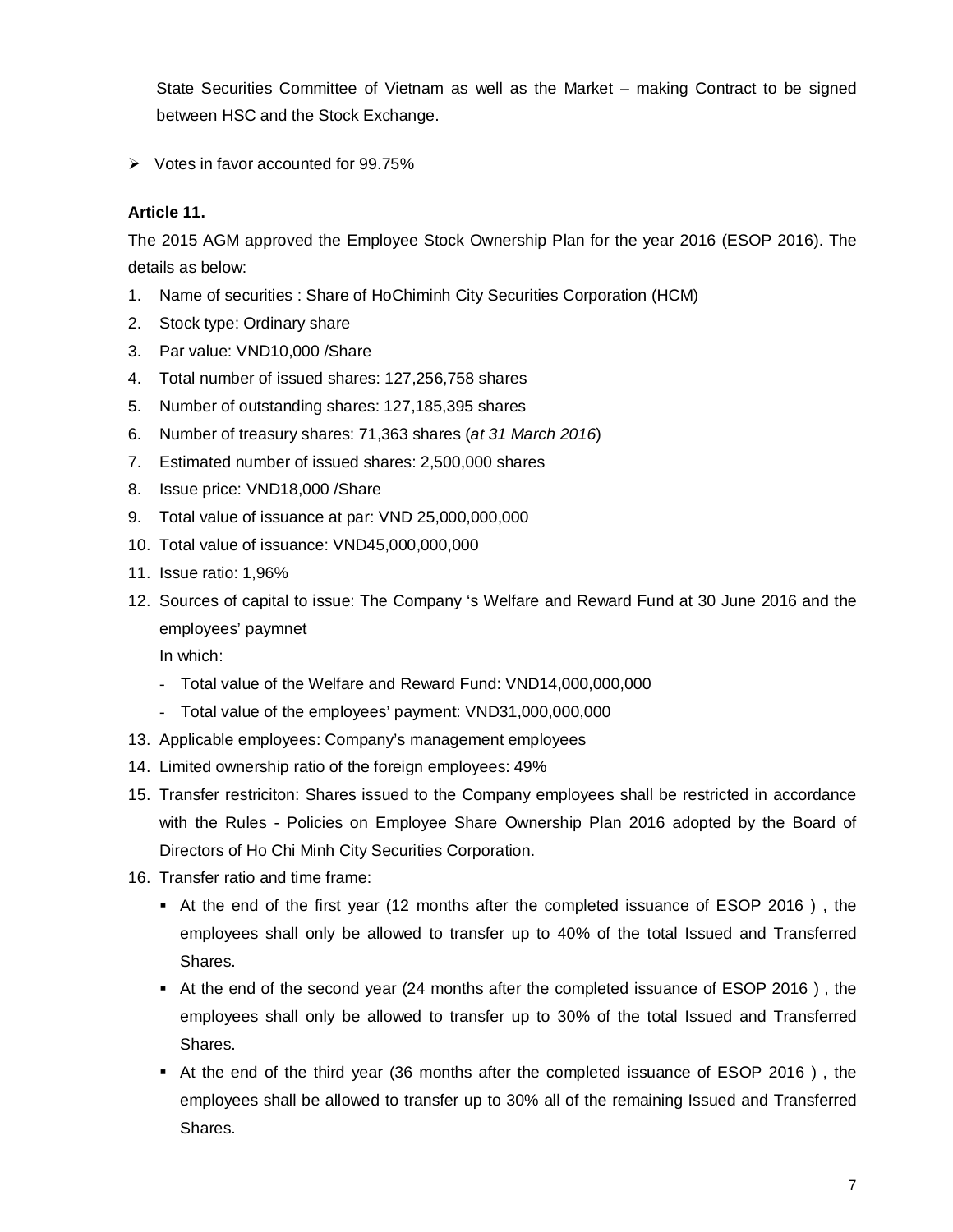- 17. Treatment of refused shares: In case the employees refuse to exercise the rights to buy their allocated shares, the Board of Direcors shall allocate total number of refused shares to another employees depending on his/her years' seniority.
- 18. Revocation of issued and transferred shares
	- If an employee resigns, the Company will buy his remaining transfer restricted shares at the price which equals his contributed amount plus non-term interest for the period from issue date to the re-purchase date. These shares will be availble for transfer once Vietnam Securities Depository (VSD) – Ho Chi Minh City Branch approves the ownership transfer.
	- The treatment of other cases will be applied in accordance with with the Rules Policies on Employee Share Ownership.
- 19. Estimated time of issuance: Authorize the Board of Directors to decide on flexible time.
- 20. Authorization: Authorize the Board of Directors:
	- **Deciding the list of the employees who are bought shares and the allocation of share for each** employees;
	- Conducting necessary procedures to complete the issuance of ESOP 2016 in accordance with regulations of the Company Charter and the documents guiding the implementation of Law;
	- Registering additionally and listing of newly issued shares of ESOP 2016 at Vietnam Securities Depository ("VSD") and Hochiminh Stock Exchange ("HOSE") after completing the issuance;
	- Assigning the Board of Directors and the Board of Management to amend the Company Charter accordingly in charter- capital - related articles upon the result of the issuance; executing the registration of increased charter capital to amend Business Registeration Certification of HSC at State Securities Commission ("SSC") after completing the issuance
- $\triangleright$  Votes in favor accounted for 98.23%

#### **Article 12.**

The 2015 AGM approved the resignation of the BOD members and the BOS members for the term III (2011 – 2015). This resignation takes effect from the closing of the FY2015 AGM on 21 April 2016, as follows:

- The BOD members:
	- 1. Mr. Do Hung Viet
	- 2. Mr. Le Anh Minh
	- 3. Mr. Nguyen Thanh Liem
	- 4. Mr. Le Thang Can
	- 5. Mr. Pham Nghiem Xuan Bac
	- 6. Mr. Johan Nyvene
	- 7. Mr. Trinh Hoai Giang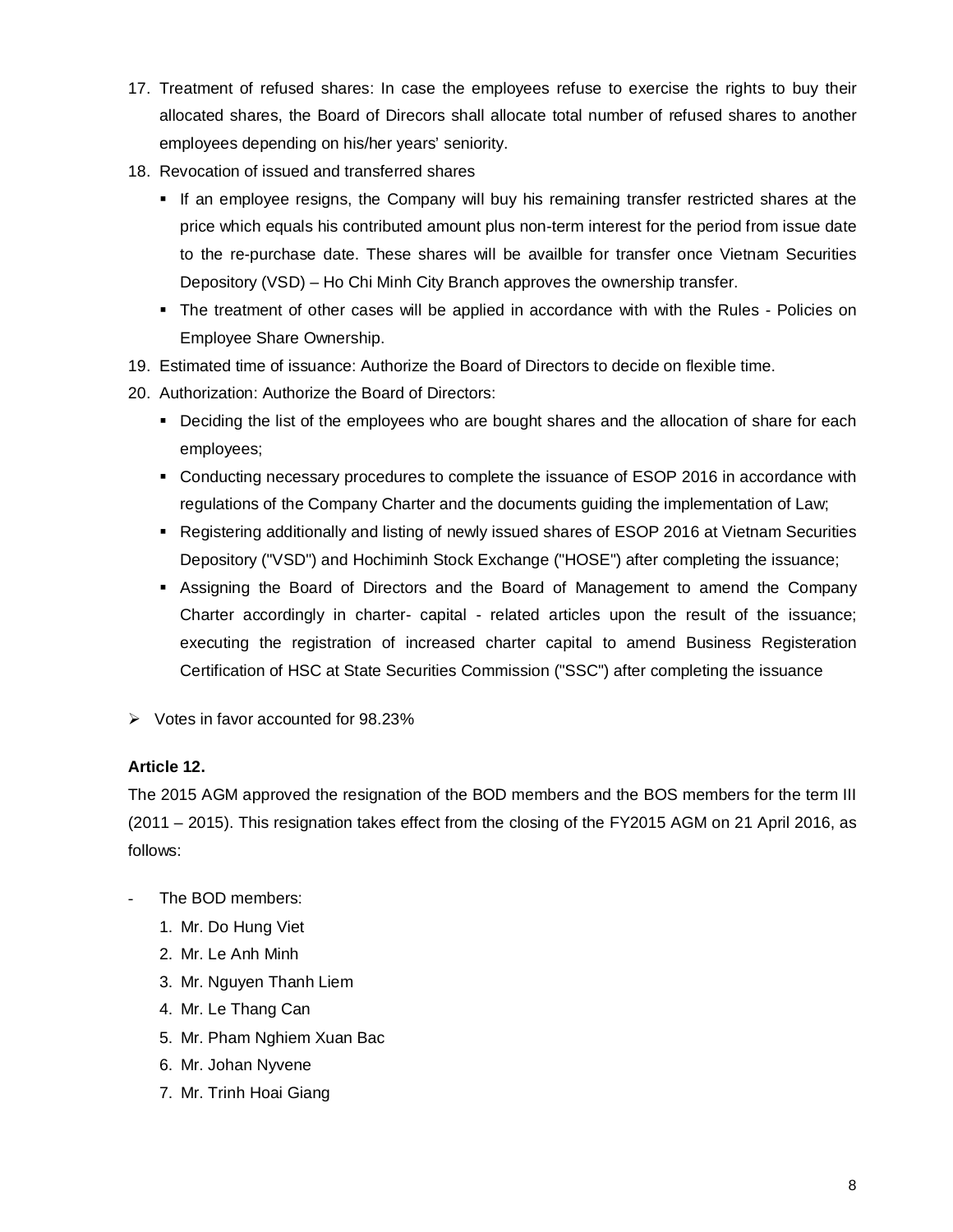- The BOS members:
	- 1. Mr. Vo Van Chau
	- 2. Mr. Doan Van Hinh
	- 3. Ms. Dang Nguyet Minh
- $\triangleright$  Votes in favor accounted for 98.39%

The 2015 AGM approved the list of candidate(s) nominated for the BOD members and the BOS members for the term IV (2016 – 2020) ,as follows:

- The list of candidate(s) nominated to the BOD members:
	- 1. Full name: Le Hoang Anh Year of birth: 1968 Nationality: Vietnamese ID number: 022001681 Permanent address: Thanh An Hamlet, Trung An Commune, Cu Chi Dist., HCMC
	- 2. Full name: Pham Nghiem Xuan Bac Year of birth: 1961 Nationality: Vietnamese ID number: 010160129 Permanent address: No. 33, Alley 6/14, Doi Nhan Str., Ba Dinh Dist., Hanoi
	- 3. Full name: Le Thang Can Year of birth: 1976 Nationality: Vietnamese ID number: 025776876 Permanent address: No.60/21/6 4 Street, KP5, Truong Tho, Thu Duc District, HCMC
	- 4. Full name: Johan Nyvene

Year of birth: 1965 Nationality: American Passport number: 461756487 Permanent address: No.43, No.2 Str., Nam Phu, Tran Trong Cung, Tan Thuan Dong Ward, Dist. 7, HCMC

5. Full name: Nguyen Thanh Liem Year of birth: 1958 Nationality: Vietnamese ID number: 020829128 Permanent address: No.684/34 Tran Hung Dao Str., Ward 2, Dist.5, HCMC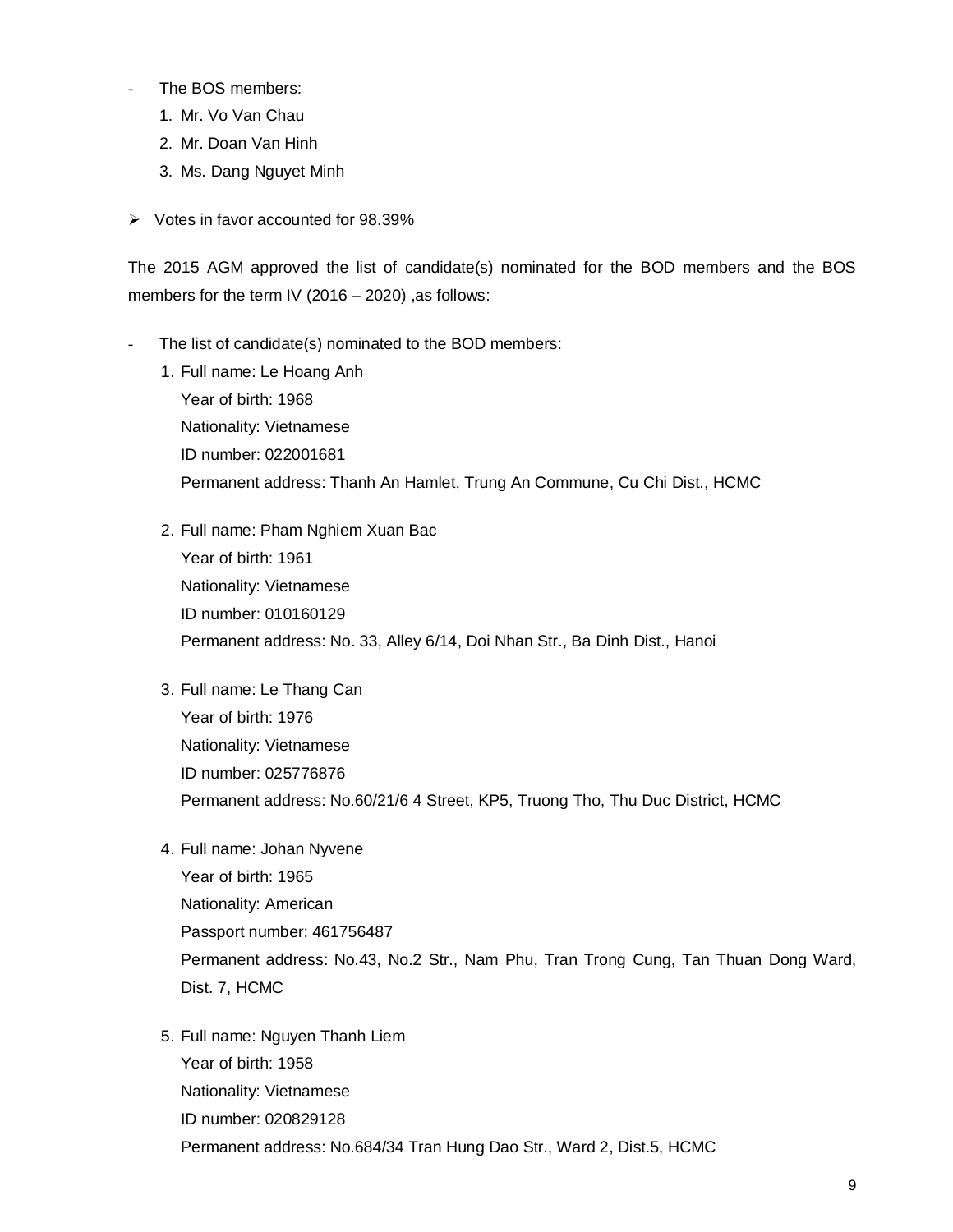6. Full name: Le Anh Minh Year of birth: 1969 Nationality: Vietnamese ID number: 022382871 Permanent address: No.101/18 Nguyen Chi Thanh Str., Ward 9, Dist.5, HCMC

- 7. Full name: Do Hung Viet Year of birth: 1954 Nationality: Vietnamese ID number: 024097658 Permanent address: No.239 Nguyen Thi Minh Khai Str., Nguyen Cu Trinh Ward, Dist.1, HCMC
- The list of candidate(s) nominated to the BOS members:
	- 1. Full name: Vo Van Chau Year of birth: 1953 Nationality: Vietnamese ID number: 020588185 Permanent address: No.18/4 Thich Quang Duc Str., Ward 5, Phu Nhuan Dist., HCMC
	- 2. Full name: Doan Van Hinh Year of birth: 1953 Nationality: Vietnamese ID number: 020561861 Permanent address: No.136bis/8 Ly Chinh Thang Str., Ward 7, Dist. 3, HCMC
	- 3. Full name: Dang Nguyet Minh Year of birth: 1987 Nationality: Vietnamese ID number: 012500137 Permanent address: Room 509, Lot B, An Khang Building, An Phu Ward, Dist. 2, HCMC
- $\triangleright$  Votes in favor accounted for 98.39%

The 2015 AGM approved the list of the BOD members and the BOS members for the term IV (2016 – 2020). The details as below:

- The BOD members:
	- 1. Mr. Do Hung Viet
	- 2. Mr. Le Anh Minh
	- 3. Mr. Nguyen Thanh Liem
	- 4. Mr. Le Thang Can